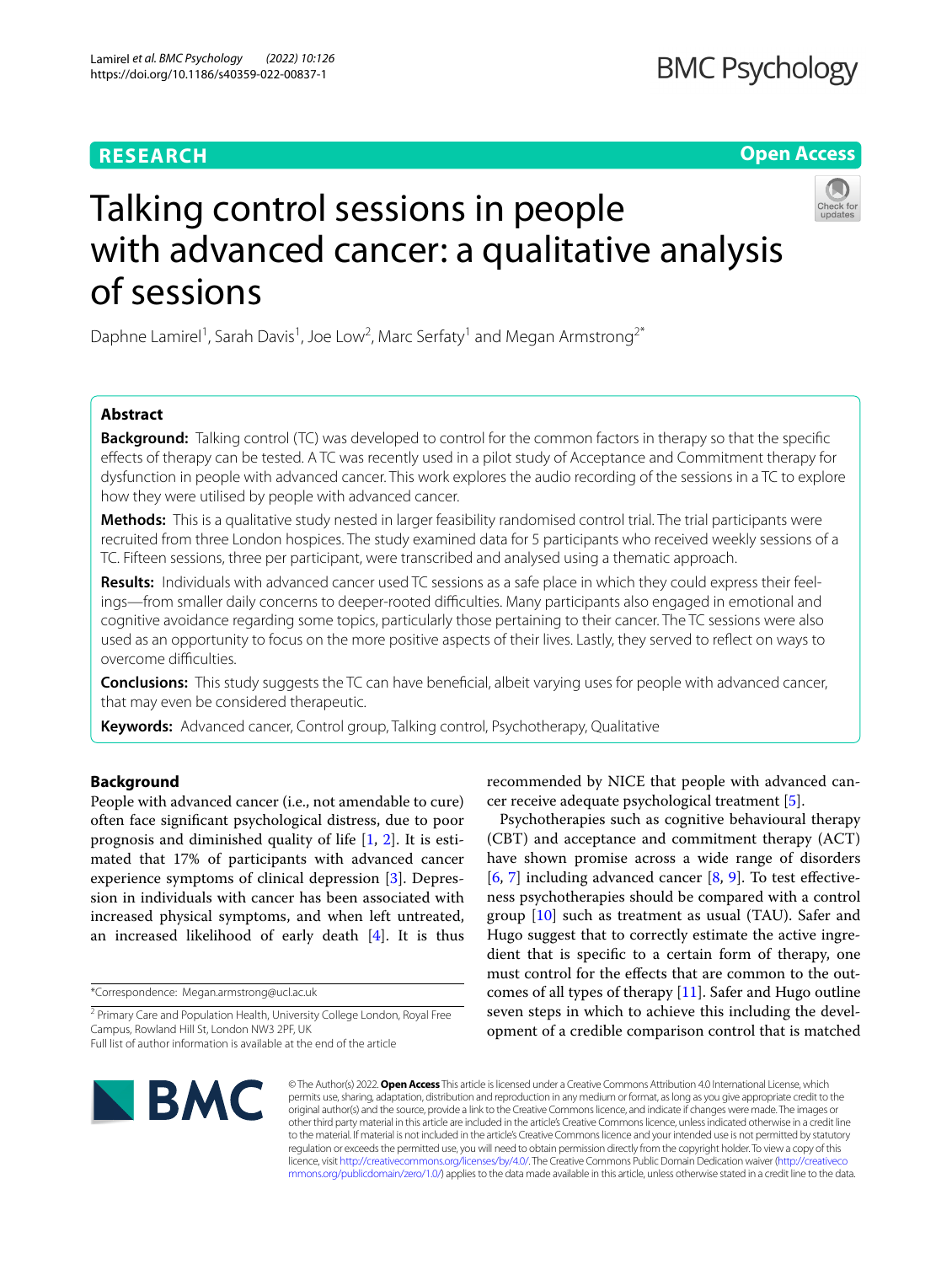up in terms on common factors and then to test that the control sufficiently addresses these common factors and not the specific therapeutic factors. There are over 89 factors that are known to predict outcome which are not believed to be unique to the therapeutic intervention [\[12](#page-7-11), [13\]](#page-7-12). These include, length and structure of sessions, client and therapist expectations, the establishment of a therapeutic relationship, the ventilation of feelings, the instillation of hope, and the provision of warmth and empathy [[14\]](#page-7-13).

A talking control (TC) was used to control for the common efects of therapies, such as ACT or CBT, while maintaining the specific effects of therapy  $[15, 16]$  $[15, 16]$  $[15, 16]$  $[15, 16]$  $[15, 16]$ . This TC was originally developed in a pilot study evaluating the effect of CBT in 33 older individuals that were randomized to either TC, treatment as usual and TC, or treatment as usual and CBT  $[15-17]$  $[15-17]$  $[15-17]$ . The TC is manualised (available from the authors) and involves a conversation led by the participant, whilst the therapist is empathic and validates the patients feelings, without commenting or offering advice or use techniques such as problem solving, challenge beliefs, mindfulness, or explore diferent ways of behaving. Therapists instead steer the conversation toward topics such as daily activities, television programmes, health, religion, or history. TC was found to be acceptable as a control and identifed as useful in 70% of participants [[15](#page-7-14), [16\]](#page-7-15).

As TC is relatively new, there has been no analysis of the content of the sessions. People with advanced cancer, and with other long-term conditions, often have unmet psychological needs [[18\]](#page-7-17) and therefore it is important to explore what people talk about when they are given the opportunity to speak freely. In addition, as TC is used as an active control against non-specifc therapeutic efects, it is important to ensure that TC itself does not elicit therapeutic efects and if it does understand the underlying mechanisms.

#### **Methods**

This qualitative descriptive study uses the naturalistic data collected from the TC sessions from the CanACT study [\[9](#page-7-8)].

#### **Aims**

To explore the contents of Talking Control sessions for people with advanced cancer in order to understand the underlying mechanisms, to ensure it is an appropriate active control and identify the main topics that participants discuss when given the option to speak freely.

#### **Ethics**

Data used from the CanACT study and methods used in the present study were approved by the Riverside

Research Ethics Committee (ref 13/LO/0813) on 4th July 2014 [\[9](#page-7-8)]. ISRCTN13841211 (registered 22nd July 2015). All participants gave written informed consent including consent for their intervention transcripts to be analysed. All methods from the CanACT and present study were performed in accordance with relevant guidelines and regulations.

#### **Setting**

The CanACT study took place in London, UK. Participants were recruited from three hospices, in which they were attending palliative care day services either as in- or out-patients.

## **Participants**

Individuals were selected for participation in the Can-ACT study, to be randomised to ACT or TC, if (1) they were aged 18 years or more and had a score of less than 81 on the FACT-G score (where lower scores indicate lower functioning) [[9\]](#page-7-8) (2) had a diagnosis of advanced cancer not amenable to cure (3) with an estimated survival of 4 months or more according to an expert clini $cian.$  Reasons for exclusions included  $(1)$  an insufficient command of English, judged by the staf (2) cognitive impairment, and (3) the participants were currently receiving ACT or CBT.

This study's sample consists of a sub-sample of the TC arm of the CanACT study's participants  $(n=22)$ . Of these, 15 participants completed seven or eight sessions and were deemed to have fully engaged in the intervention. Five individuals were selected at random from the 15 participants who had seven or more sessions.. For each participant, three sessions out of eight were selected this included the frst, middle and last session—to allow for an in-depth analysis of the sessions' use for each participant. This yielded a total sample size of 15 sessions.

#### **Procedure**

Eligible participants were identifed by day-therapy staf between November 2015 to 2016. Consent to participate was obtained in written form. Participants were randomised to eight sessions of ACT plus treatment as usual (TAU) or TC plus TAU. Details of TC can be found in Table [1.](#page-2-0) All sessions were audio recorded. To ensure this qualitative study had sufficient rigour, we drew upon the 'Quality Indicators of Rigor in Qualitative Research' [\[19](#page-7-18)].

#### **Analysis**

All selected sessions were transcribed verbatim by DL (postgraduate student) and imported into NVivo (version 8.0), a software package used to aid storage, coding, and searching of data. DL was sufficiently neutral to the data as she had not been involved in the CanACT study nor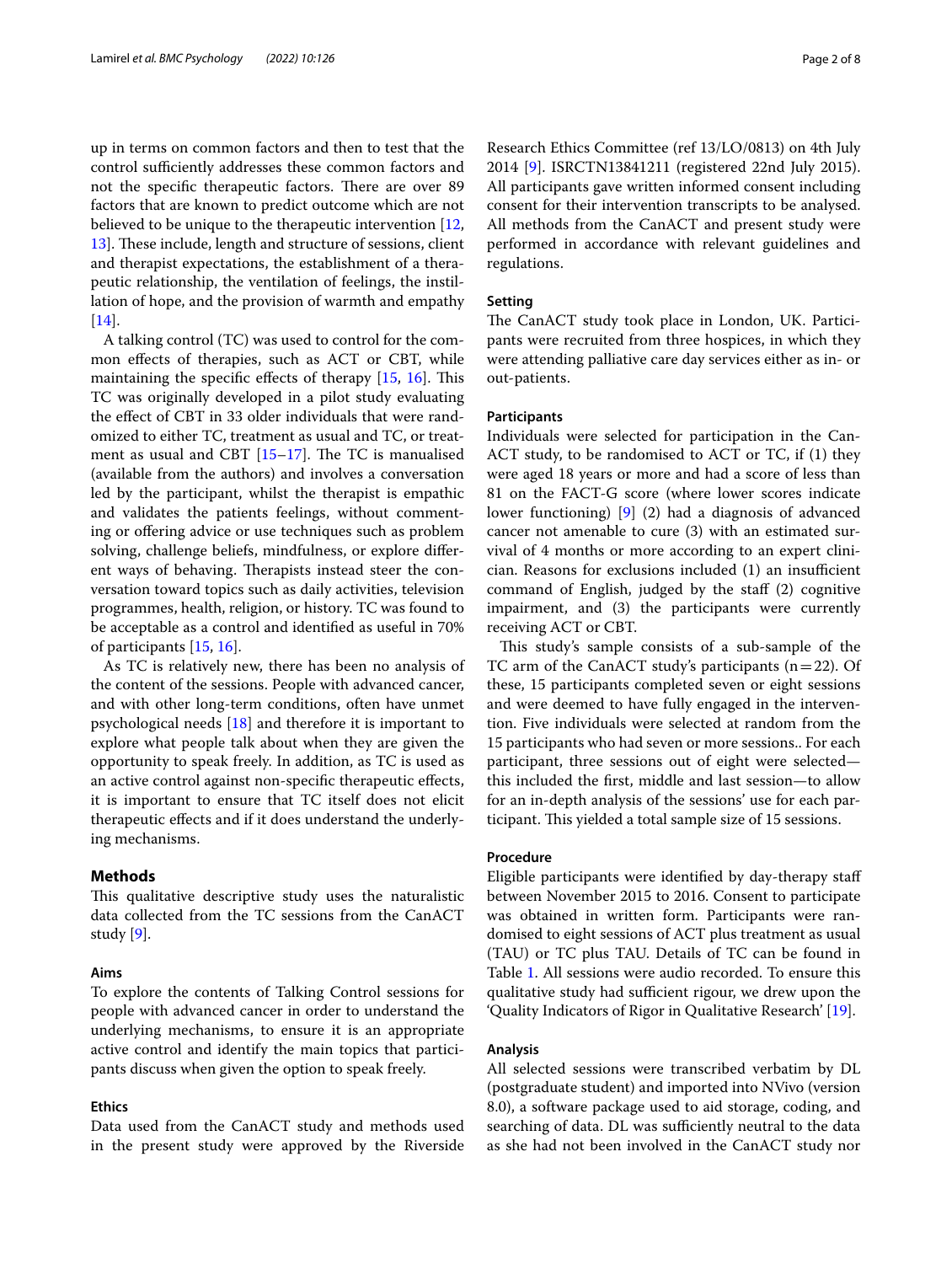#### <span id="page-2-0"></span>**Table 1** Techniques in talking control to be used and avoided

*Techniques to be utilised within Talking Control sessions*

Sessions are client-led

The therapist shows enthusiasm and interest towards the client

The therapist is sympathetic towards the client, allowing him/her to ventilate their feelings

The therapist is non-judgemental

The therapist uses self-disclosure in moderation

The therapist uses neutral tone, words and body language

The therapist encourages the client to talk about their history/youth, encouraging them to reminisce

The therapist encourages the client to talk about their family and friends

The therapist encourages the patient to talk about any topic; this can include neutral topics such as hobbies, news, holidays, etc. or emotionally charged material

*Things to avoid contaminating Talking control with therapeutic techniques*

| Setting an agenda for the session                                                    |
|--------------------------------------------------------------------------------------|
| Trying to conceptualise the case                                                     |
| Focusing on key problem areas                                                        |
| Trying to conceptualise the case                                                     |
| Applying specific ACT techniques                                                     |
| Willingness to tolerate discomfort                                                   |
| Mindfulness                                                                          |
| Cognitive fusion                                                                     |
| Conceptualising the problem in context                                               |
| Defining values                                                                      |
| Committed action                                                                     |
| Applying specific cognitive or behavioural techniques                                |
| Asking for feedback about clients' view/understanding of the session                 |
| Trying to collaborate with clients to solve problems                                 |
| Trying to lead the client in a guided discovery to form new perspectives on problems |
| Exploring underlying belief systems                                                  |
| Encouraging healthy behaviours                                                       |
| Setting assignments for out of therapy time                                          |

the TC session. A thematic analysis was then conducted [[20,](#page-7-19) [21](#page-7-20)]. Each transcript was first read in its entirety by DL (postgraduate student), who then conducted line by line coding to identify initial themes derived from the data. These initial themes were then analysed to identify higher order themes and their related sub-themes. To ensure validity and reliability, theme generation was also carried out independently by SD (a senior research nurse) and MA (senior research psychologist), who were familiar with the data and the research topic. The main fndings were brought to the remaining team members (JL—health psychologist and MS—academic psychiatrist) for fnal confrmation.

## **Results**

# **Participant characteristics**

All participants were females with diagnoses of primary breast cancer with metastases. Four participants out of fve were White British and one was Black British. Two out of fve participants had higher educational degrees, while the other three had no qualifcations above secondary level.

#### **Themes**

Four main themes emerged from the data analysis. Participants used the sessions to release emotions, yet also avoided other difficult feelings and thoughts at times. The sessions were also used to focus on the positive aspects of individuals' lives. Lastly, participants engaged in selfreflection on ways to overcome their difficulties.

#### 1. Releasing feelings

TC sessions served as an opportunity for cathartic release. Participants discussed a variety of difficulties which included cancer-related issues as well as other personal or day-to-day struggles.

#### **Unleashing the weight of daily difculties**

The sessions served as a space in which participants were able to release frustration, anxiety or other emotions relating to their day-to-day struggles. For example, 4 out of 5 participants expressed feelings of being overwhelmed due to the accumulation of daily stresses and practical difficulties:

*"But yeah it's just so many diferent people in and out and it's just like oh god, when people phone me like that woman the other day…and I missed my acupuncture and I was quite angry" Participant A, Session 4*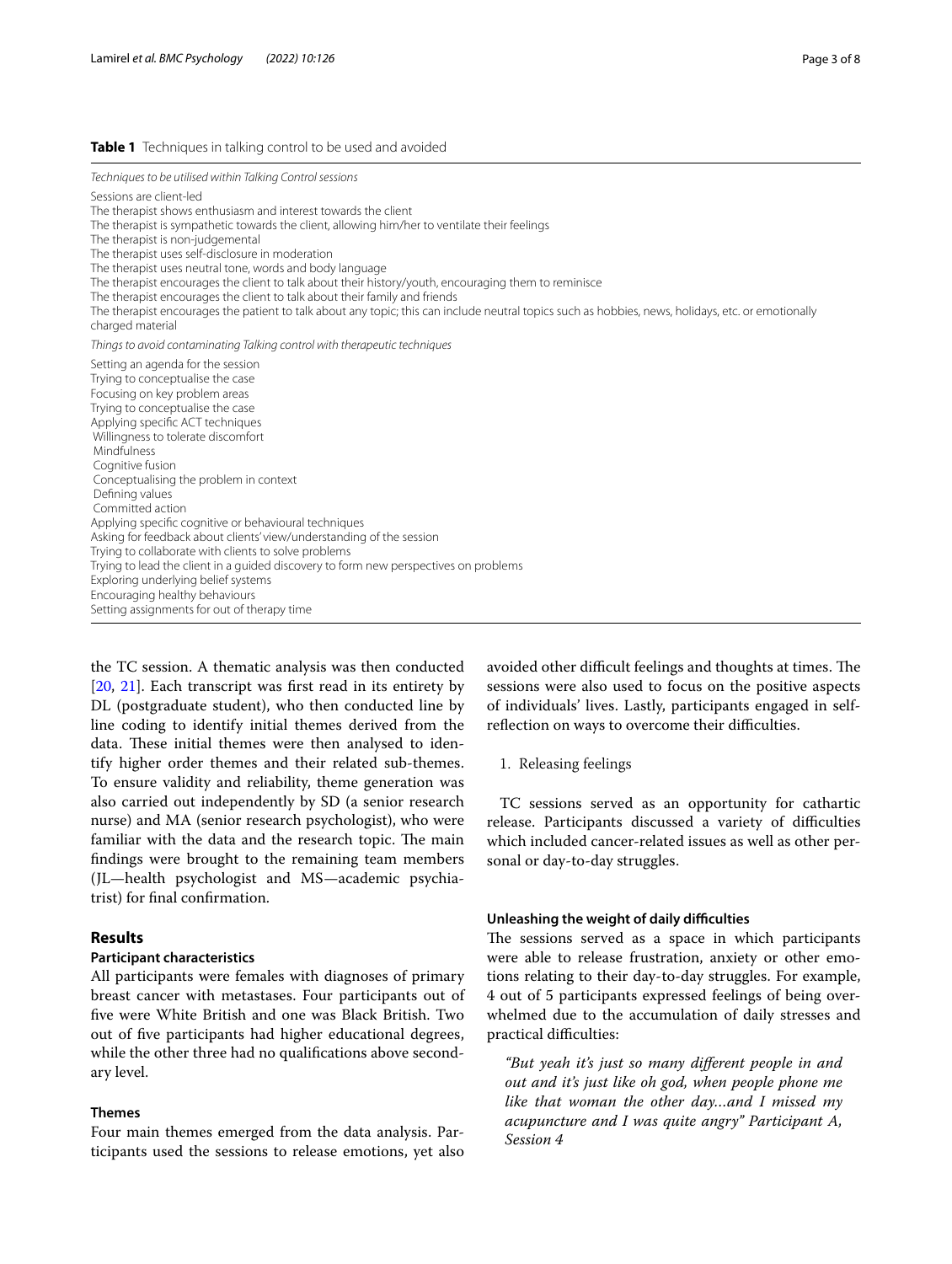Many participants also released feelings relating to their physical symptoms, issues with doctor appointments and other practical difficulties relating to their cancer.

#### **Allowing for the release of more difcult emotions**

Aside from discussing day-to-day difficulties, participants (4 out of 5) often appeared to view the sessions as a safe space in which they could unleash more difficult feelings or emotions that had been burdening them for a while.

Many participants discussed how they felt with regards to the uncertainty of their illness. For instance, some participants revealed their distress regarding the worsening of their condition.

Participants also released feelings relating to how their illness was afecting other people around them, revealing, at times, possible feelings of guilt:

*"it is, very hard and to see that you can look at him (brother) and that he's very tired but he's just making sure that everything is, and not making you feel I tell him are you tired" Participant B, Session 4*

More difficult non-illness related emotions were also discussed. These often revolved around unresolved relationship or family difficulties, that had been burdening participants for a while. One participant repeatedly discussed her difficult relationship with her granddaughter:

*"I notice my relationship with my granddaughter is quite strained actually, we're going away next weekend to…yeah I feel sad about it …" Participant C, Session 4*

A common difficulty that was expressed was the struggle of letting go of the past. For example, one participant discussed not being able to work anymore:

*"I've found it incredibly hard that adjustment of not working, I mean […] that adjustment ... I mean support work was a big part of my life… um so in that 6 months it was very difcult to sort of let go of my job" Participant D, Session 1*

The TC session even served as a space in which one participant was able to open up about suicidal feelings and engage in a more in-depth exploration of those thoughts. The degree to which emotions were discussed varied widely amongst participants. One participant was particularly open to discussing her feelings from the start, while three other participants opened up gradually about their difficult emotions as the sessions progressed. The participants brought up these concerns themselves rather than being prompted or asked by a therapist as they may do in therapy sessions. Many participants acknowledged

the usefulness of being able to release their feelings. The TC was often viewed as a non-judgmental space which made it easier to discuss emotions, even for participants who didn't often do so:

*"It's nice to have done it (the therapy)…sometimes I've released my feelings which is the hardest thing for me to do…but you did get me at probably my worst time actually…but maybe that was good…" Participant A, Session 8*

One participant stood out in that she was not able to deal with many difficult emotions as she had done a substantial amount of therapeutical work in the past:

*"You know I feel a bit like I wish I had an issue I could think of at the moment, so I could really try it out but at the moment its' not like I haven't had them in my life, but I think this whole process of having the cancer has taken through that, you know it's been a process of dealing with that very very deeply" Participant E, Session 5*

#### 2. Experiential avoidance

Even though the sessions were used as a means of cathartic release at times, participants also attempted to avoid certain thoughts, feelings, emotions and sensations, a behaviour known as experiential avoidance [\[21](#page-7-20)]. Domains that were avoided varied among participants, but emotions pertaining to their illness and prognosis were most often subject to experiential avoidance.

# **Minimising**

Difficult emotions or thoughts which related to the participants' cancer were often minimised by participants and only discussed lightly A few participants engaged in laughter when discussing certain difficulties.

*"Because you always pain, if it's not your neck then it's your (laughs) you have always pain so that's what they are trying to help s out to deal with the pain, sometimes you take the tablets but you know it can be efective for 45 minutes, 1 hour , 2 hour but you have to wait for 3 or more hours to take another one but uh…" Participant B, Session 1*

Others tried to maintain a positive mindset despite having to deal with a difficult situation, suggesting a possible attempt to deny negative feelings. A participant discussed plans with her friends:

*"I'm not eating—and I keep thinking I'm gonna be sick all the time, but yeah…I'm sure once I'm in that limo, I'll be fne, got to get me in their frst though—*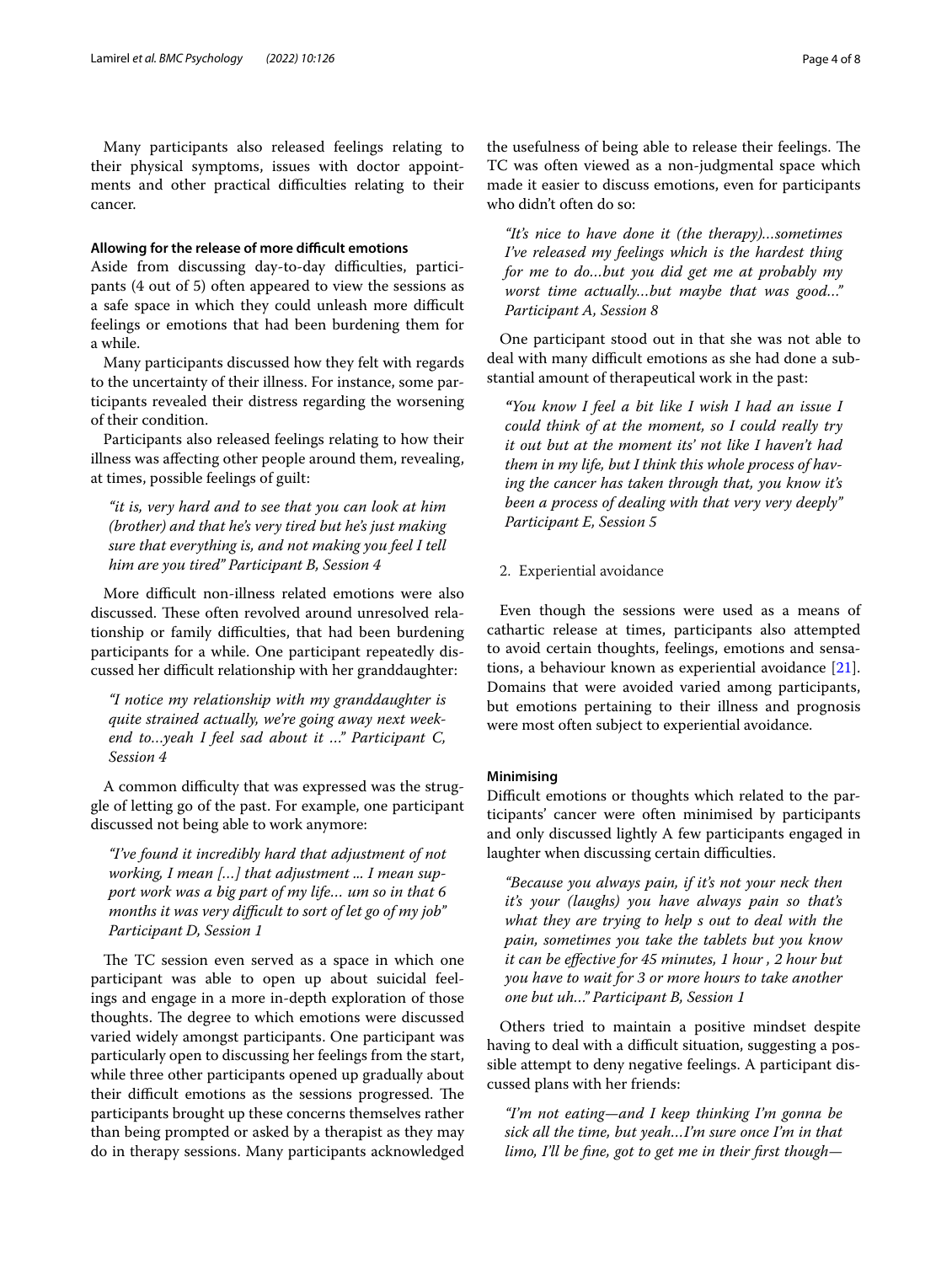*it's quite high up apparently…mmm…but I will be in there somehow" Participant A, Session 4*

# **Distancing**

Participants also engaged in emotional avoidance by distancing themselves from their situation. In particular, some participants described their illnesses in a matter-offact way, possibly indicating a wish to disengage from the emotional charge associated with their situation:

*"Yes…like you never know, you never know, today the medicine is working tomorrow it's not working anymore, and you are trying another drug and be helpful that every time you change your body will be able to support, to be in good condition to receive it because if you're not well…" Participant B, Session 4*

#### **Escaping**

Certain topics were completely avoided by some participants during the sessions, particularly in the beginning sessions. One participant briefly mentioned some difficulties such as a deterioration of symptoms but then did not seek to expand on the issue and shifted the conversation to other topics. One participant admitted to having engaged in cognitive avoidance:

*"Um…as you say, I haven't been well for quite a while and I kept just…pretending I suppose that I was" Participant A, Session 8*

Participants also appeared to purposefully engage in a battle against their feelings as an attempt to keep difficult emotions at bay:

*"Because…I can be sort of…detached from emotion around it, although I wouldn't want emotion around it all the time…I feel, I've got quite the lump in my throat now…thinking about it…oh god, go away lump" Participant C, Session 4*

3. Focusing on the positive

The TC sessions also served to engage with the more positive aspects of participants' lives, cultivate gratitude and appreciate future sources of happiness.

# **Discussing and recognising sources of joy and fulflment**

Sessions were used by some individuals as a way to take a step back and appreciate the sources of joy in their lives. Many participants discussed enjoyable moments they had experienced in previous days. For example, the following person described an enjoyable ice-skating outing she had enjoyed with her daughter a few days prior.

Participants discussed hobbies, and family and friends as important sources of positive emotions:

*"So, I'm starting to paint here, and that's been a lot of fun and enjoyable" Participant C, Session 4*

Many of the participants also recognised the usefulness of their support system. In particular, the hospice services or cancer support groups were often discussed in a positive light. Positive talk also sometimes extended directly to their illness, where some participants refected on the positive elements it had brought to their lives. One participant explained that having cancer had turned her life around and helped her get out of a depressive episode. Two other individuals mentioned the cancer as an opportunity to engage with new interests or activities:

*"I'm incredibly pleased that I'm having to do all these creative things that I absolutely love but I've always squeezed because there's never been enough time, or I've never allowed enough time)" Participant A, Session 1*

#### **Engaging in future‑oriented positive talk**

The TC session also served to focus on the future, especially positive activities participants were looking forward to. Participants talked about looking forward to future activities such as family or friends' gatherings or birthday celebrations. One participant talked about an upcoming spiritual event:

*"T: What was it um what was it how did you describe it last week?*

*P: Shaman*

*T: Te shaman um… event*

*P: Yeah I'm really looking forward to that, that's got me quite excited and uh - so its feels like some nice stuf it's starting to happen, feels like coming out of the winter but with movement a bit more looking forward to - that is just a massive thing to look forward to…" Participant E, Session 5*

#### **Being grateful and appreciative**

The TC were also used as an opportunity to foster feelings of gratitude. Many participants expressed being thankful to the help they received from their family members as well as medical staf. One participant acknowledged the eforts made by doctors whilst also recognising the challenges associated with treating cancer. Additionally, many participants were able to take a step back and recognise when they felt better physically, which often led to subsequent feelings of gratitude.

*"I'm getting better... it's a pleasure that nobody*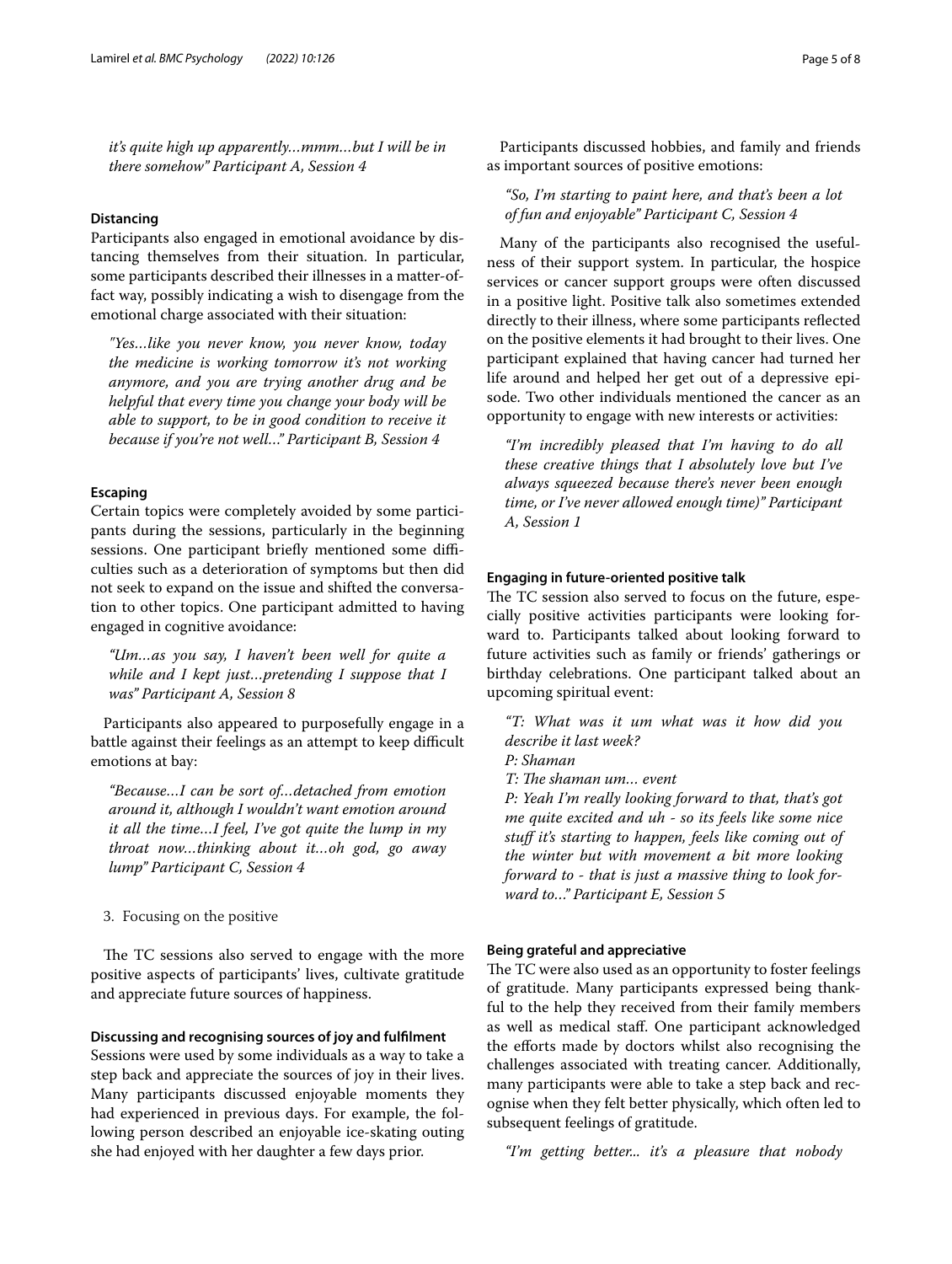*knows if you were never in the situation yeah … small things now even to be able to go to the shower, and be there, wash yourself the way you like—you know it's wonderful because you know how it is when you're not able to do things… can't begin to tell you and to feel now that you can wash yourself properly" Participant B, Session 4*

4. Refecting on ways to handle adversity

Although to varying degrees, participants used the sessions to reflect on ways to handle difficulties.

# **Refecting on the importance of being psychologically fexible**

It was acknowledged by some that to be able to manage adversity they would have to accept their thoughts and feelings. Some refected on the idea that one can choose how to respond to difficulties and that uncertainty should be embraced rather than feared:

*"You know some days I feel, I am adjusting, I am getting on with this and then there's bound to be moments when you just think, you just think argh, you know, and its completely natural and I know, no I'm not going to get of that completely and it's about how you minimise that pushing against…. So, it is about …. Tat continual adapting to having sort of things to look froward to, having an aim within that uncertainty of, and within that acceptance of uncertainty…" Participant D, Session 4*

Mindfulness and meditation were mentioned as being helpful tools for three participants. One participant discussed the importance of acknowledging the feeting nature of sensations and emotions:

*"And you see the thing with the pain was, because of the Vipassana I taught myself to experience things just as a vibration" Participant E, Session 5*

#### **Taking action to resolve difculties**

Participants also used the sessions as an opportunity to reflect on ways they could take action to resolve some of their difficulties. The importance of regular self-care was noted by some. One participant even mentioned that the TC sessions had served as a way of encouraging her to commit to self-care activities:

*"I thought it was quite interesting, everything I've said to you that I'll do, I've done—which I can drag things out a bit, so there's something positive" Participant C Session 5*

Two participants noted the importance of connection with people and fnding the courage to reach out for help to the people around them. Two participants refected on ways in which they could take action to solve family difficulties. For example, one participant reflected on her struggles with her granddaughter and decided she would talk to her honestly to try and solve their issues. Another common topic of refection centered around the need for participants to alter their lifestyle habits in the aim of better managing their physical symptoms. Three participants mentioned the importance in engaging in regular pacing.

# **Diferences between participants**

The participants presented with varying levels of selfreflection. Three participants engaged in occasional refection, while another participant mainly used the sessions as a means of psychosocial refection. She also planned the topics she wanted to discuss before the session to prioritise the areas she wanted to focus on. She also recognised that the TC provided her with a space to talk freely:

*"It's (TC) incredibly helpful because it's that space to think out loud and … if you have that space… it's still sort of guidance of re-emerging to do those strategies and remember to focus on highlighting things that you want do diferently" Participant D, Session 8*

One participant mainly discussed the refection she had carried out in the past and how this had helped her get to a place of happiness and acceptance. She did not see the TC as being useful for her as she did not have many issues she was struggling with. She also noted that her friends already provided her with a space in which she could reflect on potential difficulties and perceived the therapist's approach as not being 'fully' genuine (i.e., paid to be there).

## **Discussion**

This study is the first to explore the content of talking control sessions using a qualitative approach to determine if is an appropriate control. It also provides an opportunity to explore what people chose to talk about. When provided with a space to talk, individuals with advanced cancer are willing to discuss their feelings and difficulties openly, albeit to varying degrees. The confidential and non-judgmental aspects of the chat as well as not seeing the therapist after the sessions may have also encouraged the disclosure of personal issues. Sharing thoughts and feelings with someone who did not know them personally nor their history, appeared to help them divulge and express themselves fully. Expression of feelings appears to explain why TC was deemed benefcial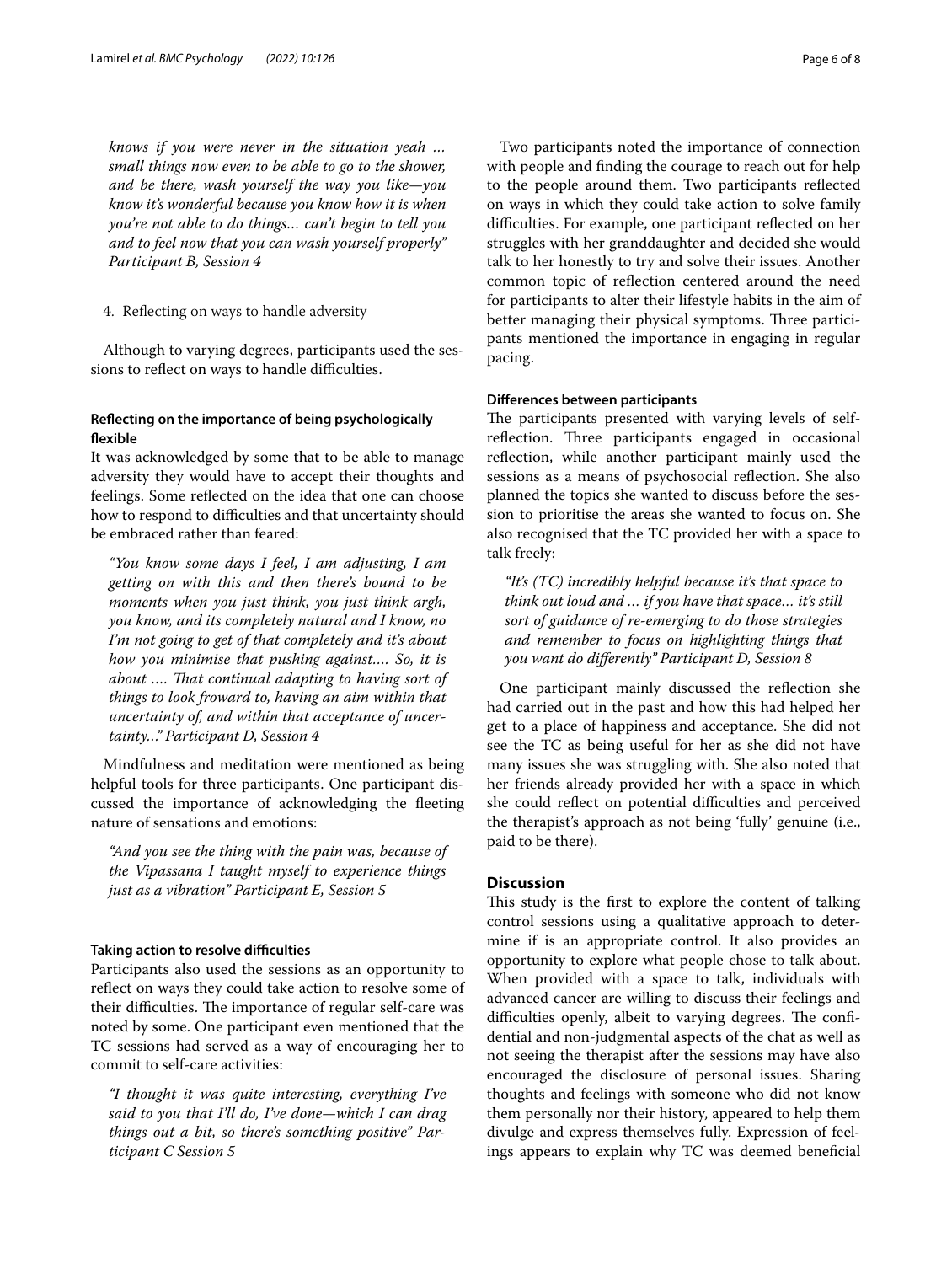by some participants. Being able to discuss feelings and emotions freely has been identifed as an important need for people with cancer [[22,](#page-7-21) [23](#page-7-22)]. Indeed, befriending has been considered useful by people with cancer partly because of the opportunity to discuss sensitive topics and feelings [[24](#page-7-23), [25\]](#page-7-24), but befriending does not control for advice and problem solving that may be delivered by a trained friend who may have gained experience on how to manage various aspects of problems associated with having cancer. The disclosure of suicidal feelings by one participant also demonstrates that TC was seen as a safe space for cathartic release which could be used as a way of monitoring suicidal ideation and managing risk.

The tendency of participants to engage in experiential avoidance and focusing on the positive during the TC may partly be explained by evidence showing that cancer patients can prefer discussing difficult topics with their partners, family members or friends, rather than with a health care practitioner  $[26]$  $[26]$ . This is in line with the finding of one participant who indicated that the TC was not useful to them, as they already had sufficient external support. Yet, according to Osse and colleagues [\[27](#page-7-26)], some people with cancer may also feel reluctant to discuss diffculties with partners or family members for fear of burdening them. It is possible TC may be more benefcial for those without sufficient support from family and friends.

People with cancer used TC sessions to undertake refection on ways to overcome adversity, although to what extent varied. This process was never encouraged by the therapist but initiated by the participants themselves. The people who did engage in refection identifed both acceptance and taking action as key to overcoming their struggles. This is consistent with evidence suggesting that Acceptance and Commitment Therapy is effective for decreasing psychological distress in patients with cancer [\[28,](#page-7-27) [29](#page-7-28)]. It is important to note that the TC's use as a means of refection was heterogeneous. The participants who engaged in much deeper self-reflection had experience of engaging with therapy in the past. Therefore, it could be that previous exposure to therapy leads participants to use TC to continue applying learned therapeutic techniques.

Overall, it appears there may be some therapeutic benefts of TC beyond the common efects of therapy, which is largely dependent on the patient as opposed to the therapist. The TC may be used as a space to find solutions to problems and therefore not control only for the common efects of therapy dependent on whether refection is considered an efect of the therapy that is being tested or not. Another instance where this occurs is through relaxation, which has been shown to lead people to engage in self-refection and perhaps indirect behavioural change, yet it is commonly used for controlling for common efects of therapies in RCTs [[11\]](#page-7-10).

This study was the first of its kind to provide an in-depth analysis of the content of a Talking Control. Thematic analysis was able to capture the complexity and richness of the data. The first author (DL) was not involved in the original study, which allowed for a more neutral position and analysis of the data. The findings were explored in an iterative process between the team members ensuring strong rigour. The data was naturalistic between the therapist and the patients and therefore was not infuenced by an interviewer, making the conclusions stronger. A larger sample size may help ensure saturation of the data and enabled a more representative sample by including male participants and range of cancer diagnoses.

Using TC as a control condition should be done so with caution and monitored throughout to ensure specifc therapeutic effects are not being used. The TC analysis also revealed that people with advanced cancer had other issues they wished to discuss that were important to them such as familial difficulties. This might suggest that interventions for individuals with advanced cancer should focus on overall life-difficulties and adopt a more personcentred approach to therapy. Further research is needed to explore whether the TC translates into improved outcomes or whether self-refection without guidance could exacerbate negative thoughts and feelings.

From a clinical perspective, our fndings suggest people beneft for a space to express how they feel and be heard by an empathic person who is at the same time detached from their immediate loved ones. TC has many characteristics of Rogerian Psychotherapy but difers in that it does not offer problem solving and needs not be undertaken by a psychologist. Therefore, the TC offers a potential alternative mental health intervention for those who are reluctant to undergo a more action-oriented therapy.

## **Conclusions**

People with advanced cancer have approached TC sessions as a safe place in which they can express feelings for example from smaller daily concerns to deeper-rooted difficulties. Many participants may also engage in emotional and cognitive avoidance about some topics, particularly those pertaining to their cancer and prognosis. Additionally, participants used the TC as an opportunity to focus on the positive. Avoiding cancer-related topics and engaging in such 'normal talk' could be important for generating feelings of hope. Whilst the therapists were discouraged to engage in refective processes, the fndings show it is not possible to prevent people from selfreflecting on ways to overcome difficulties. Our research has helped identify what people with advanced cancer wish to talk about which may then provide an insight into therapeutic approaches.